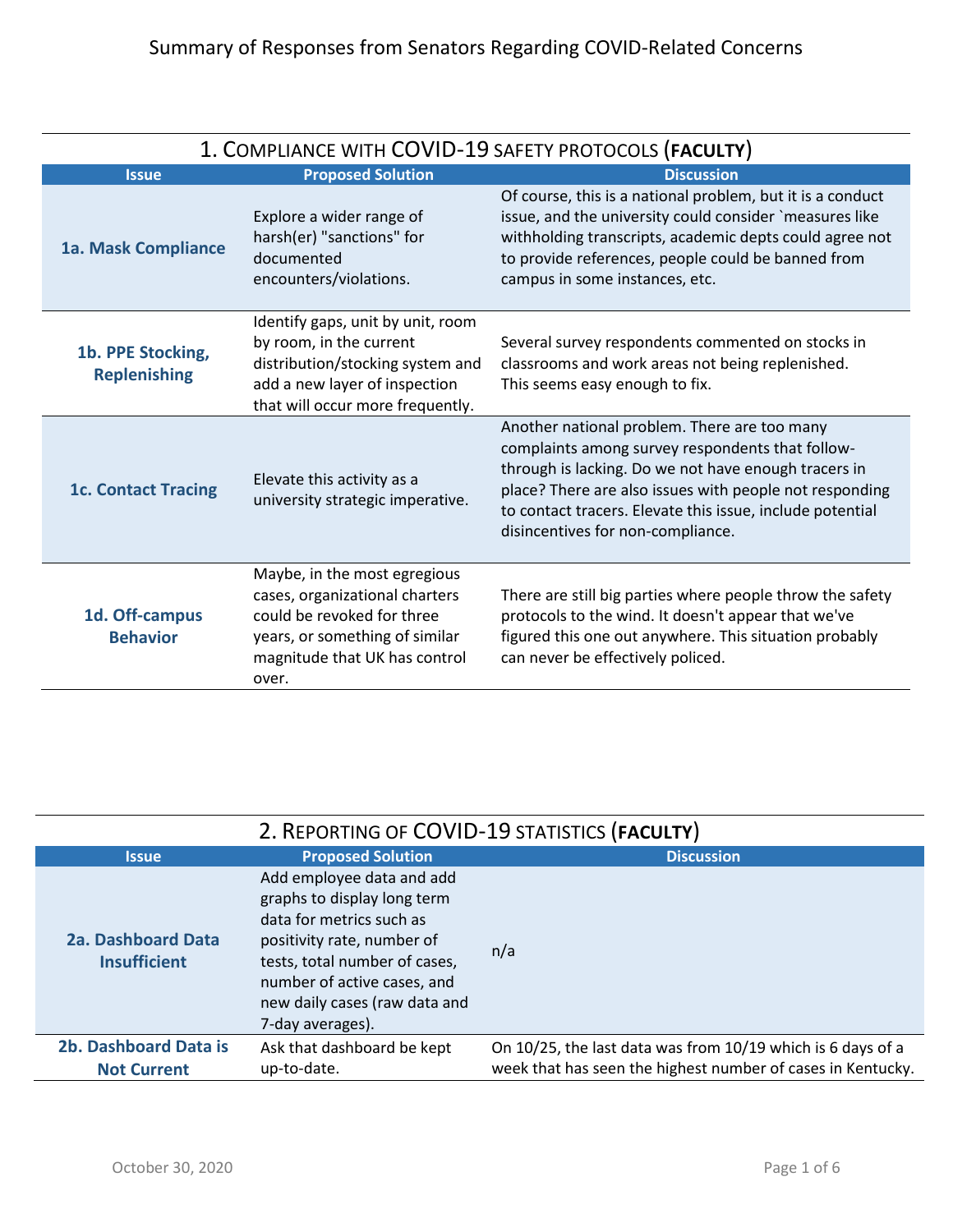| 3. FACULTY WORKLOAD (FACULTY)                                                                 |                                                                                                                                                                                         |                                                                                                                                                                                                                                                                                                                                                           |
|-----------------------------------------------------------------------------------------------|-----------------------------------------------------------------------------------------------------------------------------------------------------------------------------------------|-----------------------------------------------------------------------------------------------------------------------------------------------------------------------------------------------------------------------------------------------------------------------------------------------------------------------------------------------------------|
| <b>Issue</b>                                                                                  | <b>Proposed Solution</b>                                                                                                                                                                | <b>Discussion</b>                                                                                                                                                                                                                                                                                                                                         |
| <b>3a. Distributions of Effort</b><br><b>May Not Reflect Current</b><br><b>Realities</b>      | Academic units could offer<br>DOE reviews ahead of the<br>next semester to adjust for<br>professional and personal<br>limitations imposed by<br>COVID-19.                               | Limitations could include: higher health risk, increased time<br>for family care, disruption of creative activities,<br>redistribution of service load, need for more complex<br>teaching modalities, etc. This action would also document<br>how the COVID-19 pandemic impacts the working conditions<br>and productivity of individual faculty members. |
| <b>3b. Stress Regarding</b><br><b>Course Modalities</b>                                       | Allow instructors final say on<br>course delivery mode and if it<br>is pedagogically appropriate,<br>or practical, to allow remote<br>student participation for in-<br>person courses.  | Includes in-person, blended, a/synchronous remote, and<br>other combinations of online learning. This information<br>should be given to the students before the semester starts.                                                                                                                                                                          |
| <b>3c. Special Concerns for</b><br><b>Faculty with Older School</b><br><b>Aged Children</b>   | For older children (middle<br>school and up), collaborate<br>with UK student groups to<br>identify and match paid<br>tutors.                                                            | Sessions could be by Zoom, or at UK facilities that allow for<br>appropriate spacing and personal protection.                                                                                                                                                                                                                                             |
| <b>3d. Special Concerns for</b><br><b>Faculty with Younger</b><br><b>School Aged Children</b> | For younger children, explore<br>whether upper-level<br><b>Education students could</b><br>work with small groups or<br>online, either for pay or for<br>experiential education credit. | Both options come with a financial cost to the parents, but<br>maybe UK would be willing to share the cost.                                                                                                                                                                                                                                               |
| <b>3e. Special Concerns for</b><br><b>Faculty Struggling with</b><br><b>Online Delivery</b>   | Tech-savvy instructors with<br>(some) time could help those<br>struggling with increased<br>teaching load and<br>complexity.                                                            | The current environment is hard for faculty to manage if<br>they have trouble with class management or instructional<br>technology. We could work with CELT to create a<br>clearinghouse of needs and available assistance. For<br>example: help with online tech, proctoring/TA assistance,<br>etc.                                                      |
| <b>3f. Special Concerns for</b><br><b>Tenure Track and Non-</b><br><b>Tenured Faculty</b>     | Regular meetings to discuss<br>how to cope with the<br>changed circumstances,<br>while trying to make progress<br>for promotion and tenure.                                             | This could be coordinated with the Office for Faculty<br>Advancement.                                                                                                                                                                                                                                                                                     |
| 3g. Leave Time Related to<br><b>COVID</b>                                                     | Create a faculty shared<br>vacation/leave pool to help<br>colleagues with greater<br>family obligations or with<br>higher health risk.                                                  | UK HR would have to be involved in this action                                                                                                                                                                                                                                                                                                            |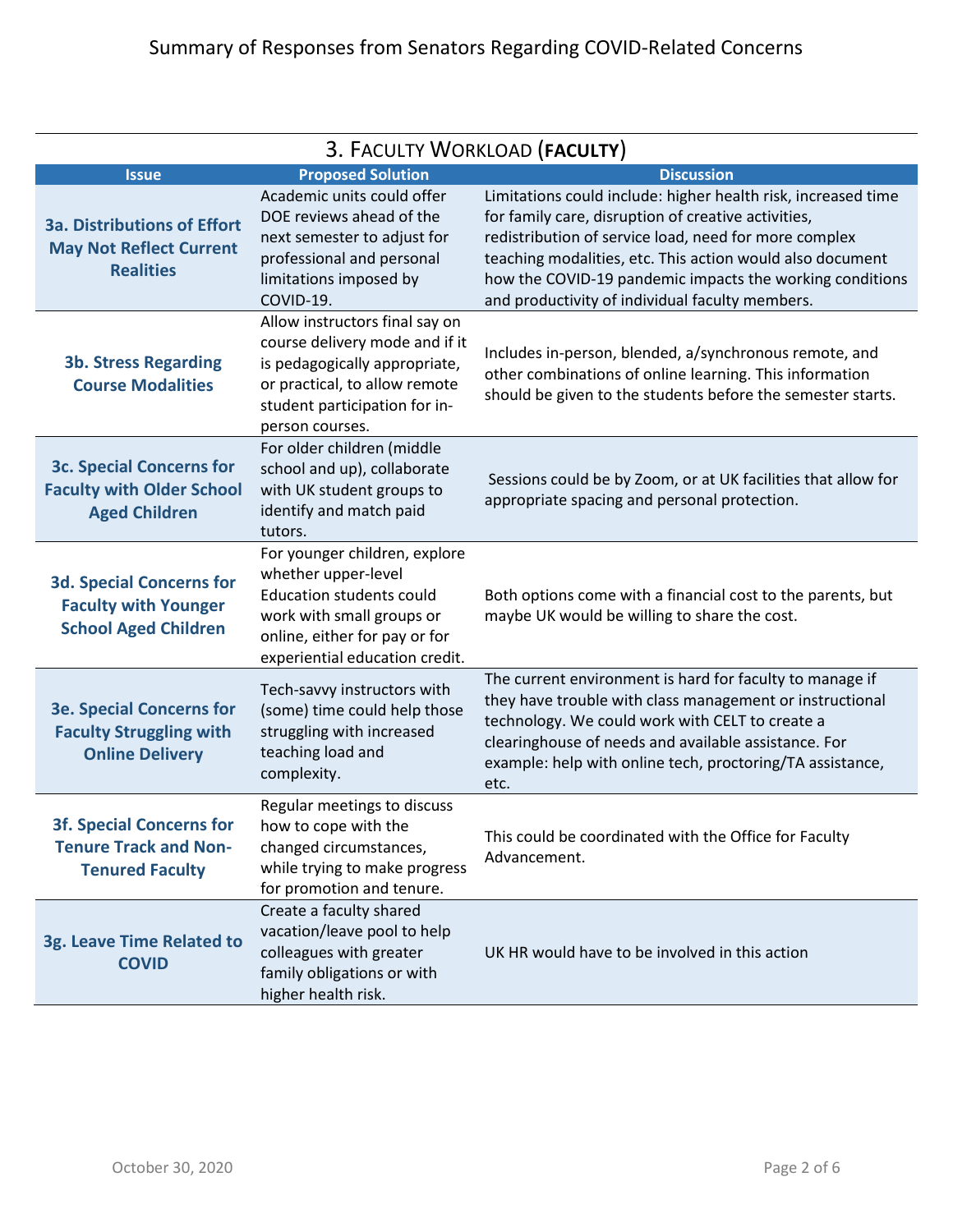| 4. FACULTY PERFORMANCE EVALUATIONS (FACULTY)                                                                        |                                                                                                                                                      |                                                                                                                                                                                                                                                                                                                                                                                                                                                                                                                                                                                                                                                                                           |
|---------------------------------------------------------------------------------------------------------------------|------------------------------------------------------------------------------------------------------------------------------------------------------|-------------------------------------------------------------------------------------------------------------------------------------------------------------------------------------------------------------------------------------------------------------------------------------------------------------------------------------------------------------------------------------------------------------------------------------------------------------------------------------------------------------------------------------------------------------------------------------------------------------------------------------------------------------------------------------------|
| <b>Issue</b>                                                                                                        | <b>Proposed Solution</b>                                                                                                                             | <b>Discussion</b>                                                                                                                                                                                                                                                                                                                                                                                                                                                                                                                                                                                                                                                                         |
| 4a. Extraordinary Year<br><b>Should Not be Evaluated</b><br><b>Like an Ordinary Year</b>                            | Suspend faculty evaluations<br>for this year by waiving the<br>relevant language in AR 3:10.                                                         | Covid-19 has created significant and inequitable hardships<br>for faculty and they should not be penalized in performance<br>evaluations. Suspending FMERs would alleviate negative<br>consequences for faculty. One disadvantage to this would be<br>for faculty who are already on action plans or in disciplinary<br>processes who need to be evaluated to avoid potentially<br>harmful delays for specific personnel actions.                                                                                                                                                                                                                                                         |
| <b>4b. Is Unfair to Consider</b><br><b>TCEs in the Same Ways as</b><br>They've Been Used in the<br><b>Past</b>      | Suspend or alter the use of<br>TCEs for spring and fall 2020                                                                                         | Instructors have faced significant burdens when they had to<br>quickly switch to remote teaching in spring and fall the<br>burdens continued as faculty were encouraged to both<br>teach in person, masked with social distancing if comfortable<br>doing so AND provide instruction in multiple formats for<br>students who were unable to attend in person.<br>Disadvantages (of suspending TCEs) are two-fold: TCEs<br>provide a window into faculty efforts around meeting course<br>objectives and student needs during the pandemic; and<br>faculty efforts should be known, and TCEs can serve as<br>evidence for the work that faculty did to serve students in<br>the classroom. |
| <b>4c. Concerns Pandemic</b><br><b>Stressors Will Negatively</b><br><b>Affect Performance</b><br><b>Evaluations</b> | Solution #1: Allow faculty to<br>self-report their pandemic-<br>related situations and factor<br>those in scoring to take into<br>account the crisis | This potentially addresses inequities in faculty pandemic<br>responsibilities. However, some faculty self-reports may be<br>unreliable (overreporting or underreporting burdens) and it<br>would require additional time to explain/document<br>responsibilities and burdens as the dossier is prepared<br>during a time when faculty are already overburdened; no<br>merit raises are expected anyway.                                                                                                                                                                                                                                                                                   |
|                                                                                                                     | Solution #2: Provide extra<br>grace when scoring                                                                                                     | This would acknowledge the challenges that all faculty have<br>faced due to the pandemic, but it would not address the<br>inequities in responsibilities/burdens related to the<br>pandemic.                                                                                                                                                                                                                                                                                                                                                                                                                                                                                              |
| <b>4d. Entire Performance</b><br><b>Review Process is</b><br><b>Burdensome</b>                                      | Solution #1: Requiring less<br>documentation would save<br>faculty time and energy                                                                   | Putting together a dossier/portfolio for FMER is time<br>consuming, and faculty are already burdened with<br>responsibilities due to the pandemic. Must also account for<br>tenure-track and non-tenure eligible faculty who may<br>want/need to include as much detail as possible to build a<br>tenure dossier or justify continuation of employment.                                                                                                                                                                                                                                                                                                                                   |
|                                                                                                                     | Solution #2: Extend the time<br>for submission                                                                                                       | Extending the time for submission may make evaluations<br>less burdensome for faculty.                                                                                                                                                                                                                                                                                                                                                                                                                                                                                                                                                                                                    |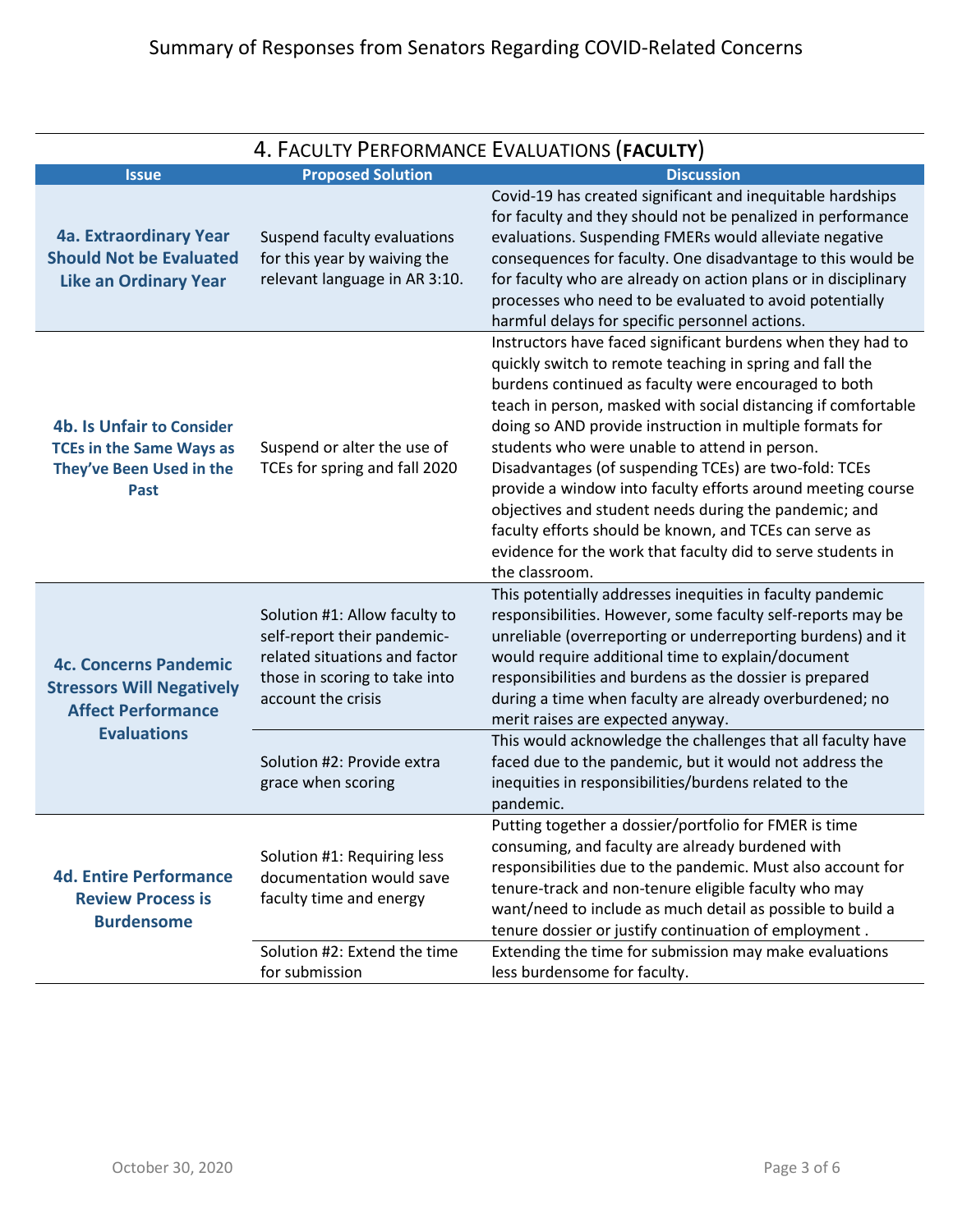| 5. PERSONAL EXPOSURE TO COVID-19 (FACULTY)                                  |                                                                                                                             |                                                                                                                                                                                                                                                                                                                                                                                                                                                                                                                                                                                                                                                                                      |
|-----------------------------------------------------------------------------|-----------------------------------------------------------------------------------------------------------------------------|--------------------------------------------------------------------------------------------------------------------------------------------------------------------------------------------------------------------------------------------------------------------------------------------------------------------------------------------------------------------------------------------------------------------------------------------------------------------------------------------------------------------------------------------------------------------------------------------------------------------------------------------------------------------------------------|
| <b>Issue</b>                                                                | <b>Proposed Solution</b>                                                                                                    | <b>Discussion</b>                                                                                                                                                                                                                                                                                                                                                                                                                                                                                                                                                                                                                                                                    |
| <b>5a. No Notifications if</b><br><b>Classroom Members</b><br>Exposed, etc. | Develop color-coded<br>notification system for<br>instructors about student<br>absences (tested positive,<br>exposed, etc.) | Faculty want to fulfill their responsibility to control COVID<br>exposures that may be happening in their curricular<br>activities. The lack of notification (regarding whether people<br>in your classroom have tested positive for COVID or may<br>have been exposed and were contacted for tracing) does not<br>allow faculty to respond and adjust to an enhanced risk of<br>exposure, for themselves or the students they are<br>responsible for providing a safe educational<br>experience. Faculty have the authority and responsibility to<br>provide a safe learning environment. See the <b>AAUP</b><br>statement on the COVID crisis - UK could endorse this<br>position. |
| <b>5b. Insufficient Numbers</b><br>of PPE                                   | Ensure PPE supplies are<br>adequate in all classroom<br>space                                                               | Create a way to apply for supplies as easily as we do our<br>daily monitoring.                                                                                                                                                                                                                                                                                                                                                                                                                                                                                                                                                                                                       |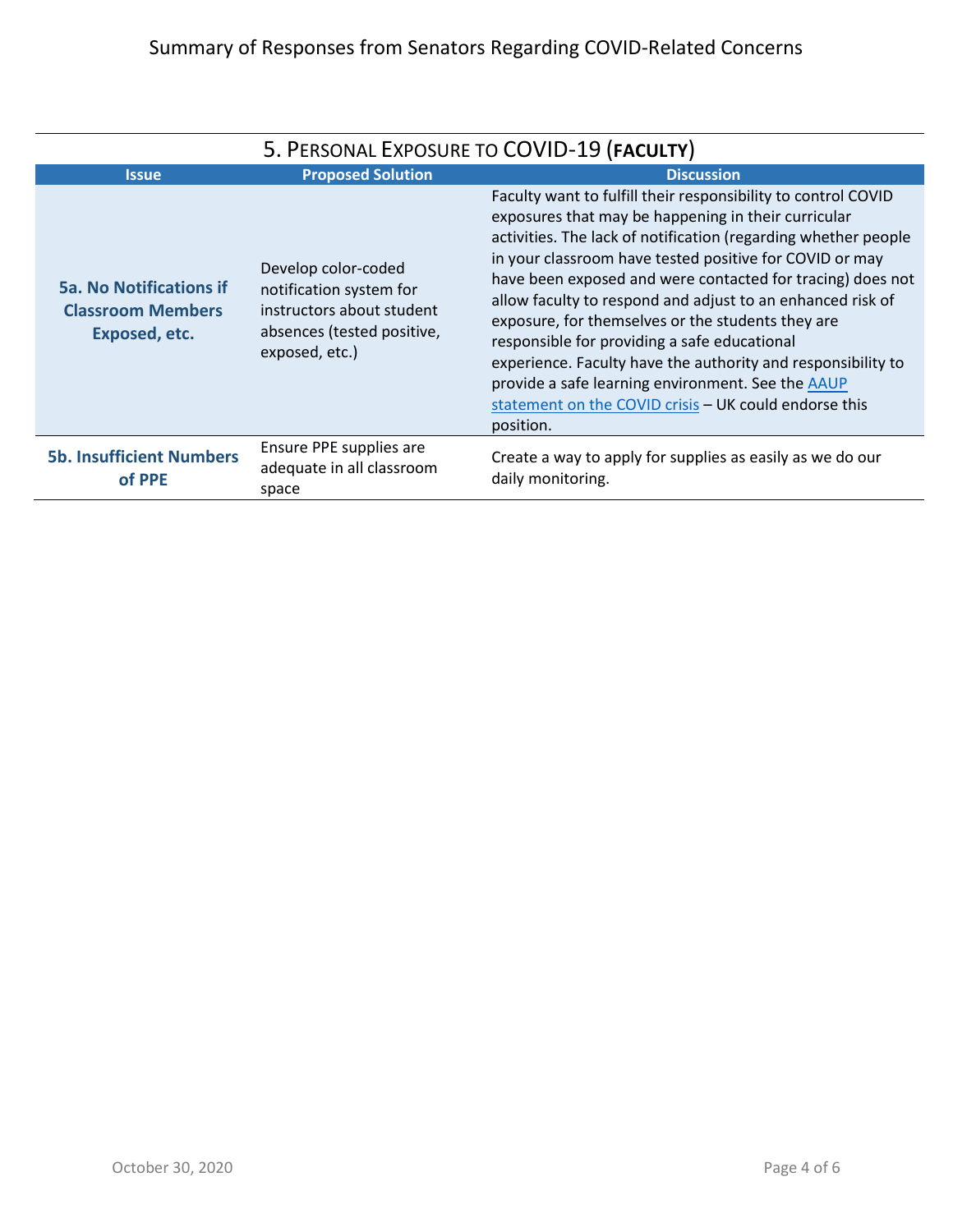| 6. COMPLIANCE WITH SAFETY PROTOCOLS (STUDENTS)                                      |                                                                                                                                                                           |                                                                                                                                                                                                                                                                                                                                                                         |
|-------------------------------------------------------------------------------------|---------------------------------------------------------------------------------------------------------------------------------------------------------------------------|-------------------------------------------------------------------------------------------------------------------------------------------------------------------------------------------------------------------------------------------------------------------------------------------------------------------------------------------------------------------------|
| <b>Issue</b>                                                                        | <b>Proposed Solution</b>                                                                                                                                                  | <b>Discussion</b>                                                                                                                                                                                                                                                                                                                                                       |
| 6b. Stresses about<br><b>Changing Course</b><br><b>Modalities</b>                   | Continue to be as<br>flexible as possible with<br>everyone's needs on an<br>individual basis.                                                                             | Giving students access to online meetings when they have<br>exposures or feel uncomfortable has been much appreciated<br>by those students as they have been able to maintain<br>learning. Students should be allowed to attend in person if<br>the instructor is offering that. Students learn best in person.                                                         |
| <b>6c. Difficulties in Split</b><br><b>Modalities</b>                               | Give students ability to<br>register specifically for in-<br>person or online teaching.                                                                                   | Encourage faculty to consider offering in-person office hours<br>or even maintaining regular zoom office hours so that<br>students have a way to feel that they are still getting an<br>individualized and meaningful academic experience. This<br>would address student concerns that with online learning<br>they may not reaping the full benefits of their tuition. |
| <b>6d. Risky Behaviors After</b><br><b>Leaving Campus at</b><br><b>Thanksgiving</b> | Encourage safety during the<br>mid-semester break.<br><b>Require the Daily Wellness</b><br>Checks to be completed<br>starting the 14 days prior to<br>returning to campus | List unsafe activities and suggesting students staying in<br>Lexington create small pods and maintain them.<br>This would be another way to ensure our return to Lexington<br>is safe.                                                                                                                                                                                  |

| 7. COVID TESTING (STUDENTS)  |                                               |                                                                                                                                                                                                                                                                                                                                         |  |
|------------------------------|-----------------------------------------------|-----------------------------------------------------------------------------------------------------------------------------------------------------------------------------------------------------------------------------------------------------------------------------------------------------------------------------------------|--|
| <b>Issue</b>                 | <b>Proposed Solution</b>                      | <b>Discussion</b>                                                                                                                                                                                                                                                                                                                       |  |
| <b>7a. Mandatory Testing</b> | Explain to students how this<br>benefits them | more and more testing less and less students will comply.<br>Students currently have to get a flu shot, had to get a<br>mandatory test to enter the campus and I am sure more<br>mandatory testing will be coming. Encouragement is<br>important. Not sure if third-party vendor has capacity to<br>manage more frequent COVID testing. |  |